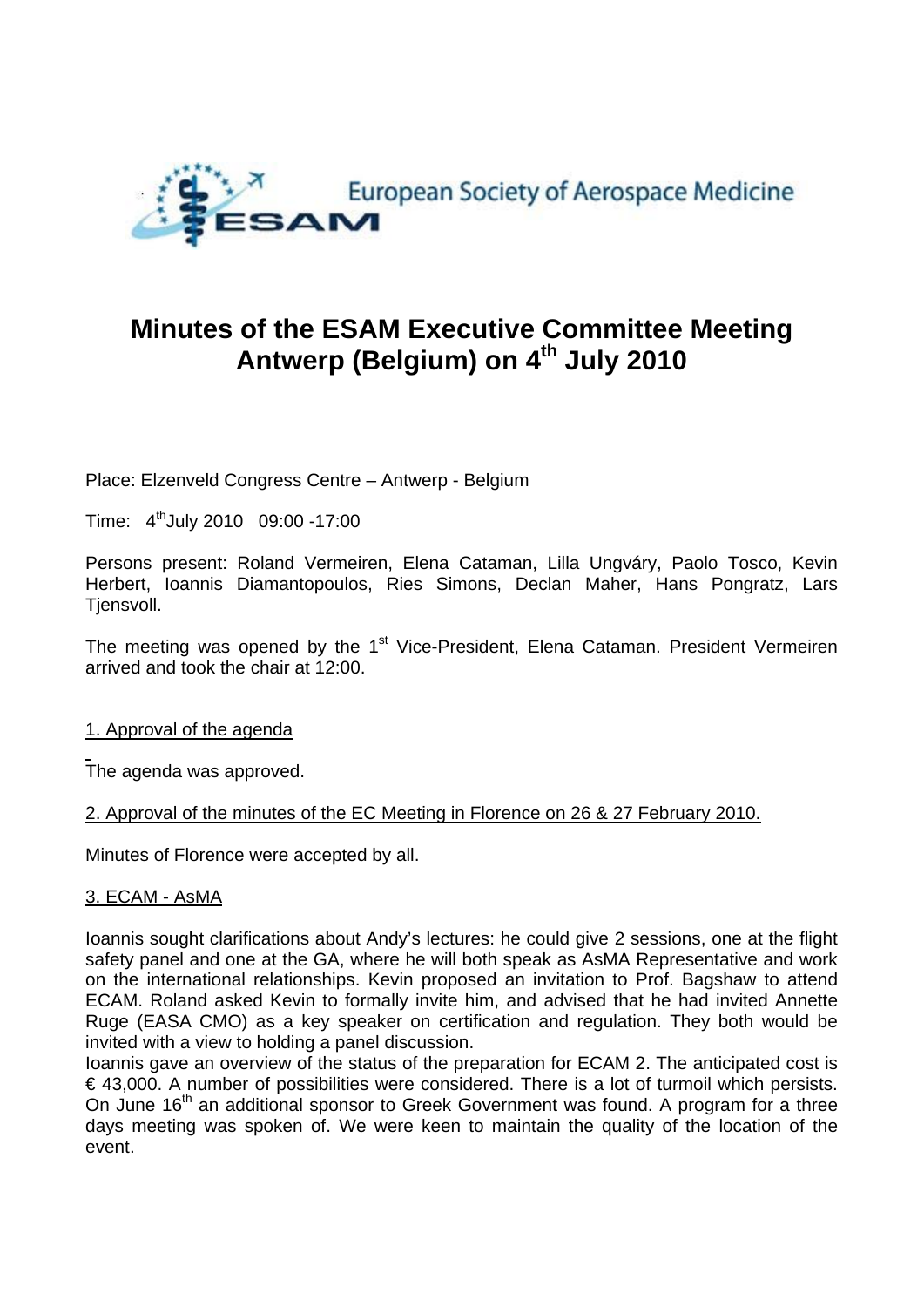We will be using HAF Military Hospital on the first day for the welcome reception and lecture. Many abstracts had been submitted to date. It is not possible, however, to move the abstract deadline forward. The GA should be held on Saturday morning. All attendees should be encouraged to stay at the main venue to avoid penalties to the Hellenic Society, but a number of people will undoubtedly stay in other locations, as this would be considerably cheaper. A lot of Industries should be contacted for support. A specific form will be prepared and published by Greek organising Committee. There is ample opportunity for sponsors to display their products. The financial situation has made it much more difficult than it would have been 2-3 years ago. We have had already advertising on the German Aerospace Magazine and on the FAA website. A lot of work and a lot effort has gone into making Athens a viable venue.

Taking into account that the difficulties are real, after a broad discussion, EC decisions were:

We will go ahead with Athens. The political and economical status of Greece allows this. Changing to a different venue at such a late stage would present serious problems.

The desirable number of delegates is about 100-120; in order to get this, Paolo will contact each individual association to invite applicants.

We need about fifty to sixty abstracts (at the moment they are about forty) that will require peer review. Each abstract will be sent both to ESAM and to Greek Scientific Committee. We expect a good conference with high quality content. Otherwise, the reputation of ESAM could be compromised. The ECAM 2 would show our strength.

We need to continuously keep our lines of communication open, to disseminate every information to all members. EC asked Ries to identify topics that could be used to inform nonmedical attendees, e.g. pilots, ATC, etc.

We are expecting  $\epsilon$  30,000 from the main sponsor. So each EC member is requested to spread information about the sponsorship opportunity.

Elena asked Ioannis to pay attention to the problem of visas, needed for some non-EU member States, as these delegates would require a written invitation.

Hans Pongratz thanked the EC for the work to date and invitation to speak. He presented a report of his meeting at Phoenix, as follows:

I attended the AsMA Council-Meeting on Sunday May 09, 2010, the General Assembly on Tuesday May 11, 2010 and the AsMA Council-Meeting with the new officers on Wednesday May 12, 2010.

One of the main topics, which was discussed, was the financial situation by our treasurer. Last year there were a lot of cancellations due to the swine flu. This deficit could be covered by savings which were made in the past. Problems will come up, if the next meetings do not cover their costs. The Journal is quite expensive but of very high standard, an advert for the ECAM will be placed in it. Discussions were on-going to see if life-membership, and other discounts on the subscription will continue to be available. It was felt that increasing the subscription level was too risky.

The By-Laws-Committee proposed that every Association should provide it's - Membership lists. International members advised that data protection legislation in many countries, particularly in Europe, made this impossible.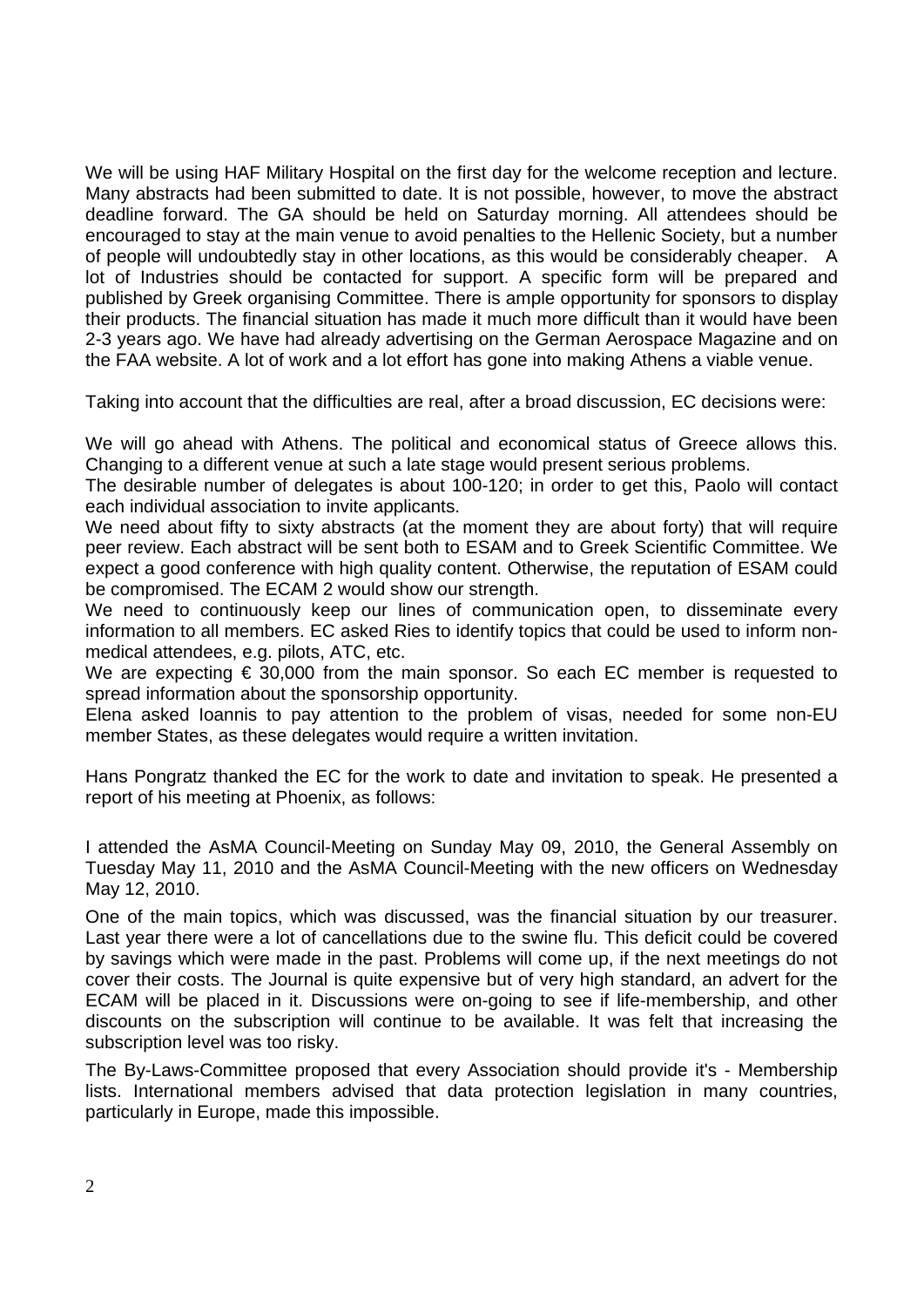The new Executive Director Jeff Sventek is very engaged and I think his appointment was a wise decision, made by the President Dr. Bob Weien. The New Director of the Journal is Dr. Frederick Bonato. The downsizing of the industry traveling budgets will have an impact on the numbers attending the meeting. 25 % of the membership of AsMA is from overseas but most of the awards are presented to the home members.

On Thursday some representatives of AsMA and ESAM came together for lunch. From the AsMA-Side the President Dr. Bob Weien, the Executive Director from AsMA Dr. Jeff Sventek, AsMA International Chair Dr. Gabor Hardicsay, from ESAM the President Dr. Roland Vermeiren and ESAM Information Director Dr. Kevin Herbert, the representative of AsMA to ESAM Dr. Andy Bellenkes and the representative from ESAM to AsMA Dr. Hans Pongratz.

The new AsMA President, Dr. Marian B. Sides PhD was not able to join. The main topics of the discussion were the interchange of information between the organisations, by each being given an area on the others website. The idea of a joint meeting, to be held in Europe in the future was discussed.

AsMA will not be able to organize a Panel at ECAM, but Dr. Andy Bellenkes will give a presentation pointing out the goals and the common interests with AsMA.

The next Council-Meeting will take place in November  $17<sup>th</sup>$  2010 in Alexandria followed by the Scientific-Meeting November 18<sup>th</sup> and 19<sup>th</sup>.

The Meeting of ESAM on Wednesday at AsMA was very successful, it was well attended and the presentations were of a high standard.

Thereafter, Hans communicated that The German Academy of Aerospace and Travel Medicine will have a FAA-Refresher at Wiesbaden end of August, and possibly at the same time there will be a meeting of the ESAM Advisory Board, and the German Association of Aviation and Space Medicine will have the Annual Scientific Meeting also at the same place in Wiesbaden from August 27 to August 28, 2010.

Kevin too spoke at the meeting in Phoenix. He suggested a 'Letter to America" bimonthly in the Blue Journal, penned by him to give news about developments in Europe. At present there is a lot of news, but if ESAM committed to this, there is need for other contributors. He volunteered to take charge of this, and Roland approved the idea and knows that there is a hunger for this format in the USA. The contact to Kevin would be at the website.

The possibility of a AsMA-ESAM joint Meeting was discussed at some length. There are some hurdles to overcome. It is likely take four to five years following the approval of the council, possibly 2016. A site needs to be identified as a European venue that is financially attractive to AsMA. Such a location could be Naples (Paolo) at ITAF Academy as a no cost location, or Ramstein (Hans), where GAF Flight Surgeon meetings are commonly held. However, there are many options for locations. ESAM needs to start discussions regarding proposals for an European location.

## 4. Membership status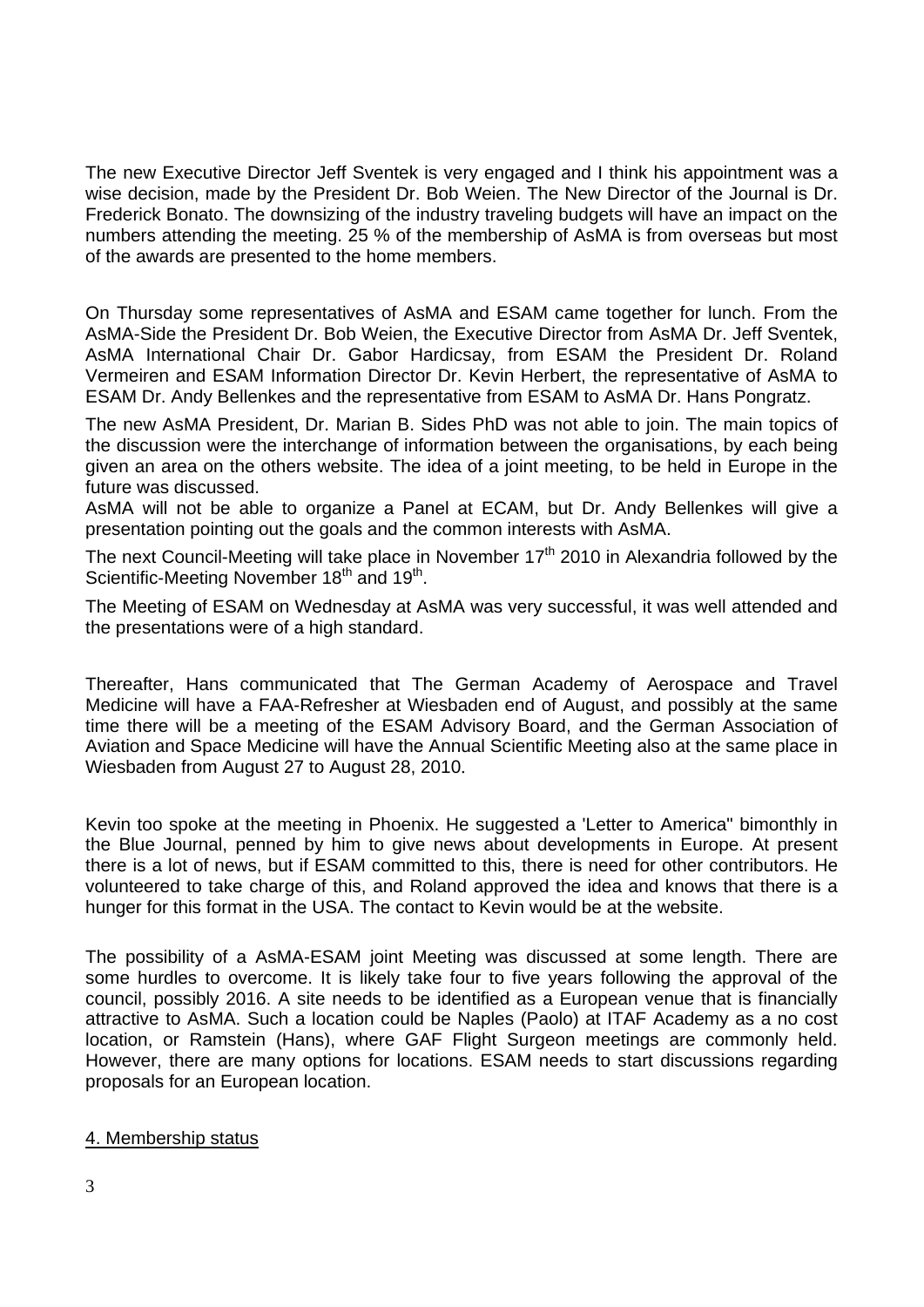There is no news at the moment about the application of IFATCA/EAAP. Lilla was asked to make a formal contact with the Psychologists Society. Paolo confirms that there had not been any application form from Bosnia ( but they are associated member ).

#### 5. Budget

Seventeen Associations have just paid their fee. The offer a discount for early payment has been very successful. Four more Societies have paid directly in cash via Elena. The situation of the French Society (SOFRAMAS) was outlined. The EC agreed the fee for current year is based on 180 really active members. SOFRAMAS paid the full rate for that number.

#### 6. Advisory Board

Ries gave an overview of the existing activities. EC decided that the Advisory Board, as scientific body of ESAM, should prepare a number of "Position Papers", in order to inform the official ESAM policies.

The agreed topic are:

- Use of Insulin in diabetes therapy and medical assessment for fitness to fly: a proposal for the standardisation of requirements/common protocol across Europe.
- Flight crew fatigue risk management.
- New rulemaking (NPL) changes proposal.
- Cabin crew medical certification. To clarify the differentiation between the medical examination of cabin crew for licensing or occupational health purposes.
- Competence based training.

All papers should be "evidence based"

Elena relayed a report from Uwe Stueben which spoke of the disappointment of the ESAM Expert Groups about the poor response to their statements and requests for comments.

It is agreed that following the publishing of the EASA Opinion later this year, the proposal of the Expert Groups will be directly forwarded to the European politicians. In the meantime the JAR FCL 3 amendment V will continue until April 2012. The convening of a new EASA Rulemaking Group will probably not start until mid 2011, and Uwe will consider the need for an ESAM specialist group in Wiesbaden in August 2011.

## 7. EASA - SSCC - ESSI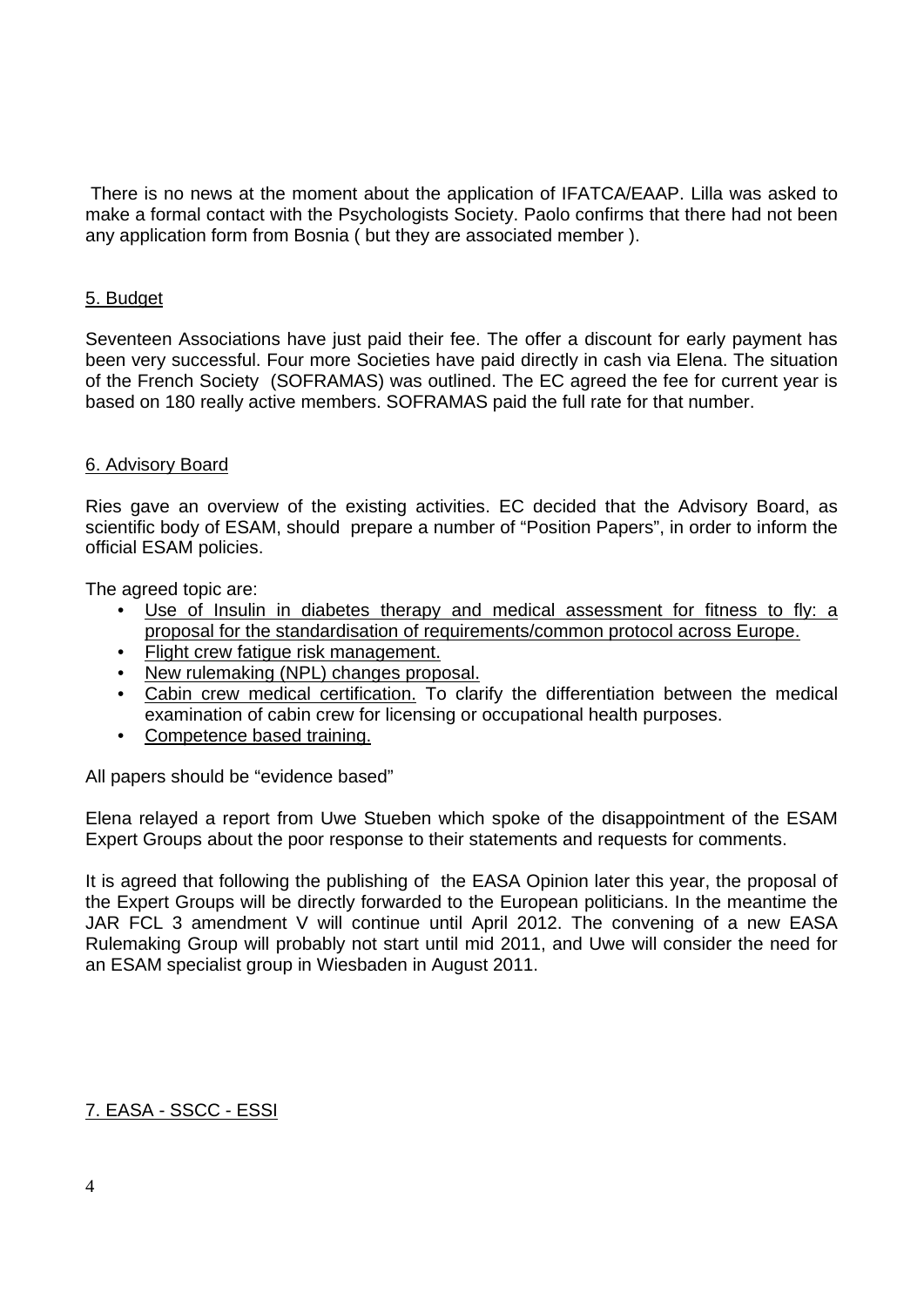Lars spoke regarding the request for him to submit a report. He advised that the minutes of the ECAST meeting are only available for ECAST. Lars will prepare a summary report based on the topics that have discussed at ECAST. There are no confidential issues, but the contents are very detailed and a precis is required.The SSCC has become a very large forum. Lars outlined the structure and function of the SSCC.

They have created regulatory impact assessments and set up a ranking of the most important issues that EASA would have to work with. There was a concern that EASA was not paying equal attention to all the groups. ---. It is important that ESAM is present at the SSCC, because the changes are constant and the decisional process is dynamic. The SSCC appears to be a consulting body with no rigidity, allowing for open discussion. We should use our positions to highlight those issues that we feel to be of medical relevance.

The SSCC helps to set the priorities. Roland will be at the next SSCC meeting. ---. His political skill will be very valuable for an effective presence of ESAM at the SSCC and can influence their decision-making process.

EC agrees that there is a need to be very careful that we do not act in a way that would be detrimental to the work of the SSCC. Only the areas that are appropriate to ESAM should be discussed. It is possible to tell our members that EASA has agreed to talk about a particular topic. The work of the SSCC has potential to have impact right across the industry. Care must be taken that we don't just report the work of others. Lars will made a presentation at the GA at Athens.

EASA, ECAST and SSCC want to work on trust and want to know how the reports will be used and how they should be implemented to be a benefit for all. Discussions are ongoing. --- .

ESAM really supports ECAST for information. It is a very quick forum for preparing recommendations, working in a smooth way that allows EASA to take the results to the industry or relevant body. The members of ECAST have made a pledge to follow the advices of ECAST and bring them to implementation.

A new committee EASAC -- would have direct access to the Executive Director of EASA mr Goudou responding to ECAST and SSCC. It would bring -- a speedy process for -- changes.

We will respond to the pledge by the EC and circulate any ECAST papers to elicit a response. Following this, the AB will present to the EC and forward it to Lars for ECAST.

Lars reminded the EC about information available on the ECAST website.

--

The report by Lars and the pledge for commitment of ECAST members will be attached to the minutes, as soon they are ready and sent to Paolo, for the archives.

It was agreed to postpone any contact with the EU Commission & Parliament by Kevin and Roland, until it is clear which areas with which ESAM has problems, remaining in the final proposals of EASA.

## 8. EUROCONTROL: cl. 3 medical certification of ATCO

In Jan 2011 the Eurocontrol Directive will change to an EU Regulation to be implemented within two weeks. Important : ATCOs must be examined by authorised Class 3 AME's.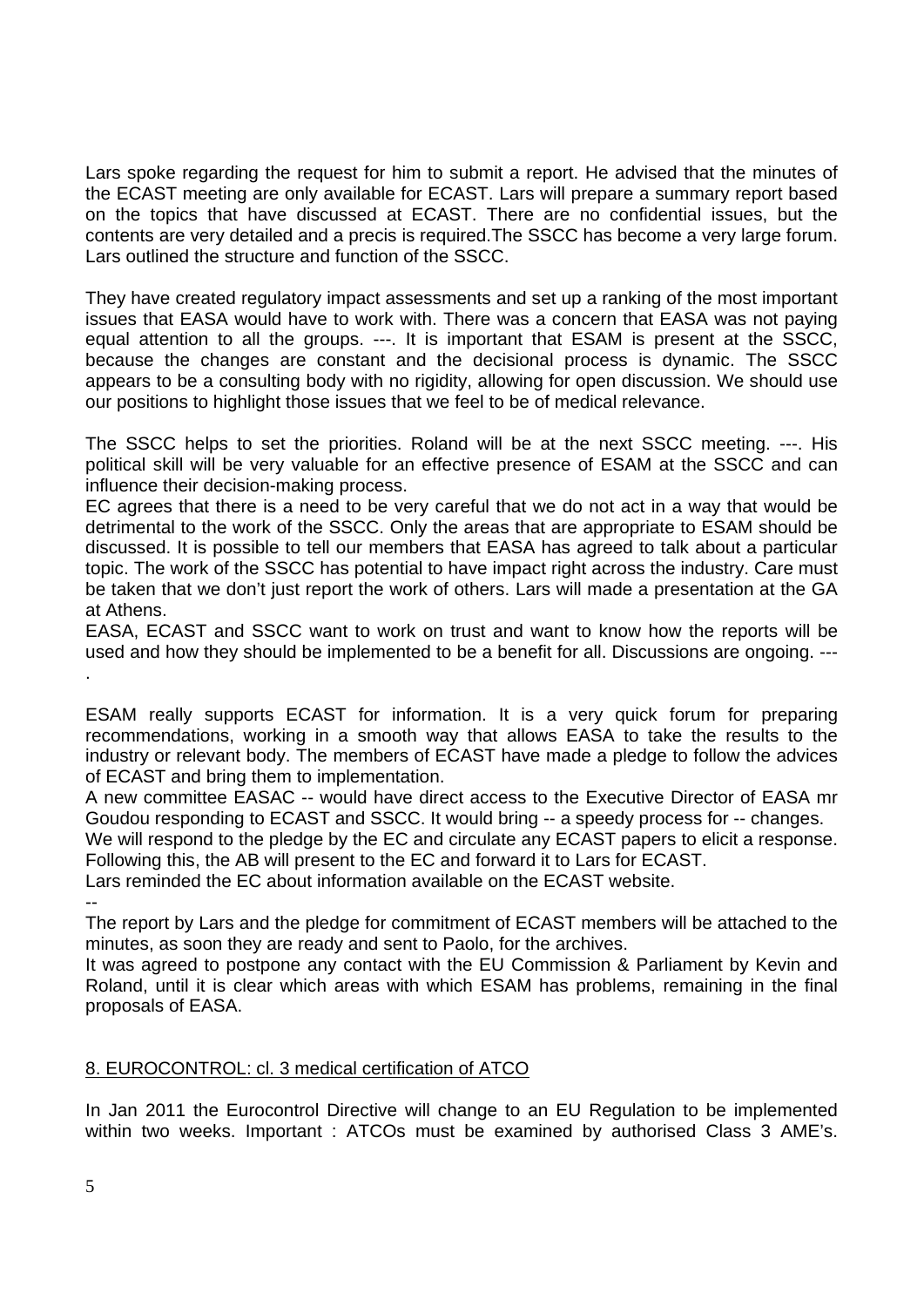Operational training, including visits to the tower etc. will be expected. Roland will take care of all aspects of this issue.

## 9. CMO forum

the CMO Forum is intended to a harmonised implementation of JAR FCL 3 Amendment 5 and established as an informal coordination body. Only European Union States are represented.-- During last meeting attended by Roland, potential proposals for Class 1 and Class 2 certification in the following cases: Use of anti-coagulants, SSRI's, and the extension of the dioptre limits (possibly the removal of the limit) were discussed.

#### 10. Training and Accreditation in Aviation Medicine

Elena presented an overview of the situation following the proposal of Uwe regarding the application for an ISO certificate that can allow for training. She looked at the requirements for ISO certification for an Avmed. training course. There are many different courses already in existence, including significant ones in Germany. There is a need for more information from Uwe about the direction of his work

Ries spoke of the large amount of work involved in attaining an ISO in his experience.

Kevin's felt that there is an opportunity for ESAM to be involved in the training area, but we need to know to understand more fully the processes and requirements of a competency based approach.

Roland described the role that EASA could take to outline the requirements for a training course. Perhaps Elena and Uwe would look into how ESAM may proceed in the area of getting accreditation. EASA sees no role for itself in the harmonisation of training and accreditation, so it would remain under the regulation of the host country. The ideal situation would be for each national CAA to give accreditation only to a curriculum that meets the ESAM standard.Roland advised that national CMOs will retain responsibility for the time being.

Roland ended with an overview of what will happen in the area of accreditation. The national CMO's will keep the accreditation process. The ESAM accreditation may be accepted by them with time.

#### 11. IAASM: October 2010 at Singapore

Roland plans to be there, representing ESAM.

#### 12. Website

There is a need to have information on the web that is contemporaneous and brief. We could have a "blog" that would have a few bullet points that relate to interesting developments, such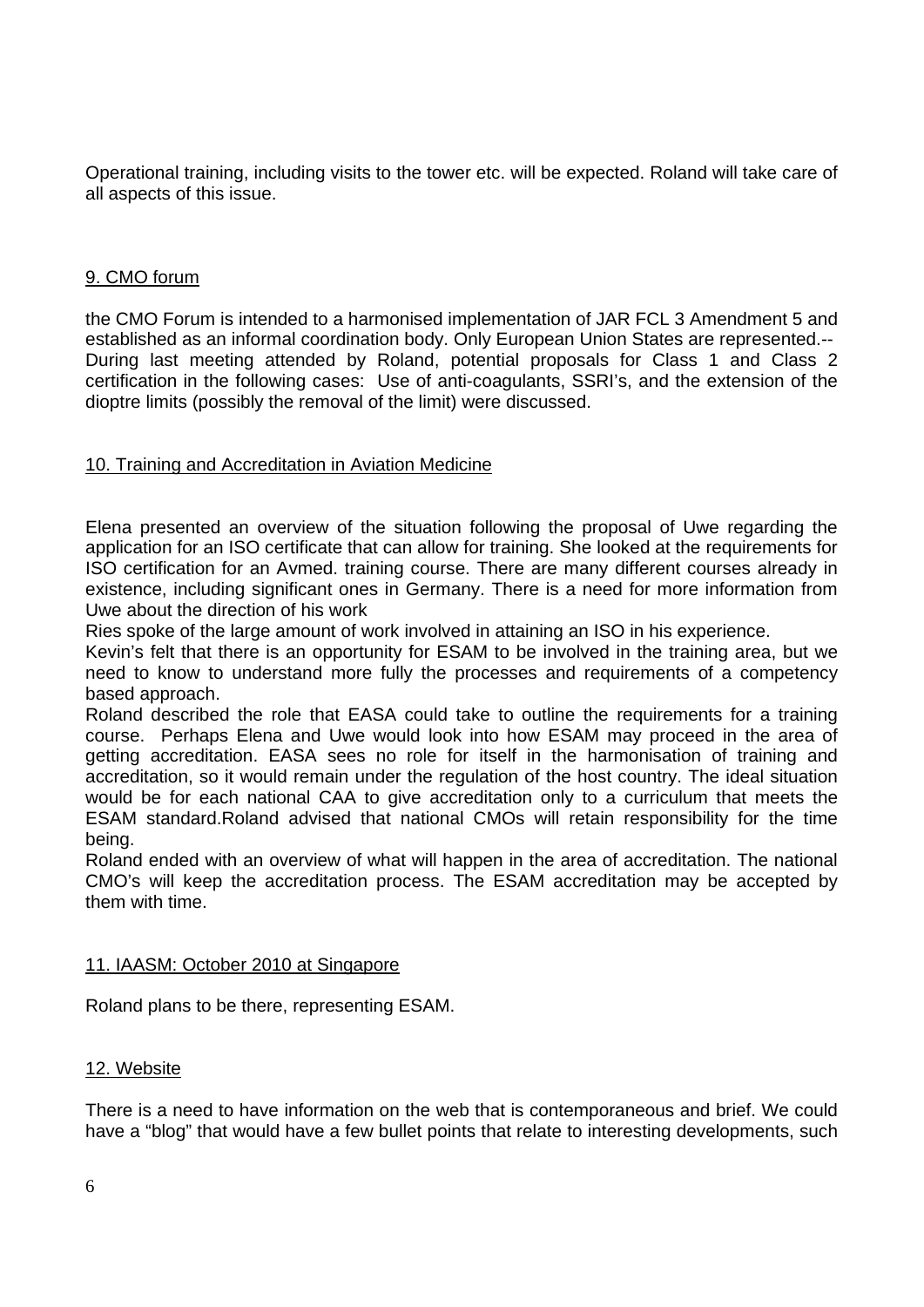as the areas of discussion at the EC meeting, available before the full minutes, as they need EC sanction before publishing.

Paolo proposed we can prepare a draft of the minutes within a month or two. It should be possible to approve the minutes by e mail, rather than waiting for the next EC meeting.

The blog allows for freedom of information about the meetings coming up, AsMA activity (Hans), SSCC activity (Lars/Roland: they hard worked to be a part of the SSCC and they should inform members via the blog about this rule making body). It would also be possible to write to the blog. Elena suggested to put blog at the right side of web page, using current flash points to inform the members about activities and the areas that we are working on. We should include the reports of national activities, both as individual and cooperating, and the pertaining reports. A clear translation is expensive and it is a problem translating the technical information. Kevin suggested a link to Babel Fish which provides a free translator for the reader.

Elena and Paolo discussed the need for technical changes to the site. A column just as the ECAM website was suggested. Technical problems were found in opening windows in the horizontal line of homepage of ESAM website.

Roland asked that we make public the fact that ESAM has been accepted by the EU by virtue of being invited to be represented at the SSCC, including an explanation of the body and its important role as part of the rule-making process.

EC confirms that hyperlinks to national associations websites and vice-versa to ESAM website are compulsory, first of all, at present time, with Hellenic Aerospace society.

Kevin spoke of need to have brief high impact information and to have an e-mail process which streamlines the decision making process by setting a deadline for comment. We need to decide that it is a majority decision and not a unanimous one. He also presented an overview of what the website should contain, and the concept that it should become the first website a journalist would visit when seeking information on aerospace medical matters. He suggested links to reports such as the Cranfield Report, and other current areas of research.

Lilla described her work in the development of a website, highlighting the development of the website, links and clarity. She spoke of and presented a number of national aeromedical websites.

Roland asked Lilla to present her opinions about changes to the website, collate the idea and put it to the next EC.

Lars will pass every information to Kristoffer regarding the setting up of a blog and solve problems within ESAM website.

## 13. Nomination Committee

Elena read a mail from Gabor regarding the nominations to date. Nominations are sent by: DGLRM – GAAME (both German Societies) – UK AAMEs. Russian CAMA indicated that they have no nominee. They will support Elena's re-nomination.

Kevin proposed a brief presentation by candidates, possibly augmented by a recent photo and max of 100 words. People need to know that they will give a presentation and be aware of what they are a candidate for.